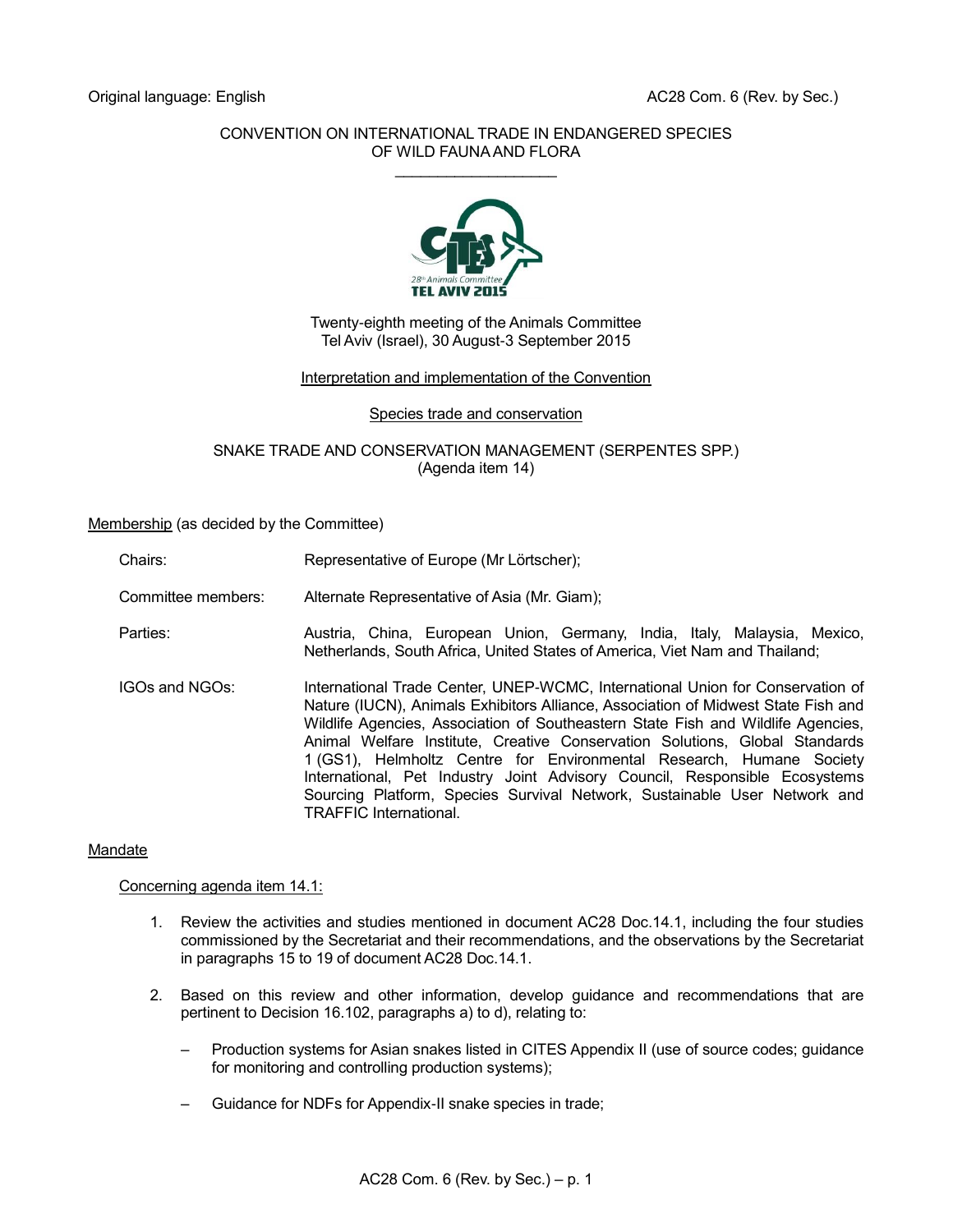- Methodologies to differentiate between wild and captive-bred CITES-listed snakes in trade; and
- High-value snake species in the pet trade.

# Concerning agenda item 14.2:

- 3. Review the studies concerning traceability of snake skins mentioned in document AC28 Doc.14.2.1 paragraphs 3 and 4 [i.e. the UNCTAD/CITES study on *Traceability Systems for a Sustainable International Trade in South-East Asian Python*; the Annex to document AC27 Doc. 19.4; and the four studies on the snake trade and conservation management that were commissioned by the CITES Secretariat pursuant to Decision 16.102, paragraph a) and the information provided in document AC28 Doc.14.2.2].
- 4. Examine the findings and recommendations concerning traceability of snake skins in trade in the documents and studies mentioned above.
- 5. Draft advice for consideration by the Animals Committee (and subsequent reporting to the Standing Committee) on the feasibility and implementation of a traceability and marking system for snake skins in compliance with Decision 16.103.
- 6. Consider the matters identified in documents AC28 Doc. 14.2.1 and AC28 Doc. 14.2.2 and in the plenary discussion regarding traceability systems more broadly, such as issues of standards and compatibility, and formulate recommendations for consideration by the Standing Committee.

# Concerning agenda item 14.3:

- 7. Review the information on Asian snake species presented in document AC28 Doc.14.3, and any additional information, as relevant.
- 8. Draft recommendations for consideration by the Animals Committee, including recommendations to the Standing Committee, range States, Parties or others as appropriate. Such recommendations may focus on species currently not included in the CITES Appendices, and that are or may be threatened by unregulated international trade.

# Recommendations

# **Concerning Decision 16.102 and Decision 16.103, the Working Group makes the following recommendation to the Animals Committee**:

The Animals Committee invites the Standing Committee to consider the drafting of a Resolution on the conservation, sustainable use of and trade in snakes based on the results achieved under different decision on snakes adopted at CoP16 with a view to increasing coherence, reducing duplication of effort and providing guidance to Parties trading in snakes. The suggested draft to this resolution is found in Annex I in this document.

**Concerning the recommendation above to draft a Resolution on the conservation, sustainable use of and trade in snakes, the Working Group recommends to the Animals Committee to invite the Standing Committee to draft a decision on the conservation, sustainable use of and trade in snakes based on the information below:**

Encourages the Standing Committee and Animals Committee to:

- a) Review information on the conservation, sustainable use of and trade in snakes, particularly information on non-detriment findings;
- b) Instruct the Secretariat to make this information available through the CITES website;
- c) Recommend revisions to Resolution Conf. 17.XX on the conservation, sustainable use of and trade in snakes in light of this new information as necessary.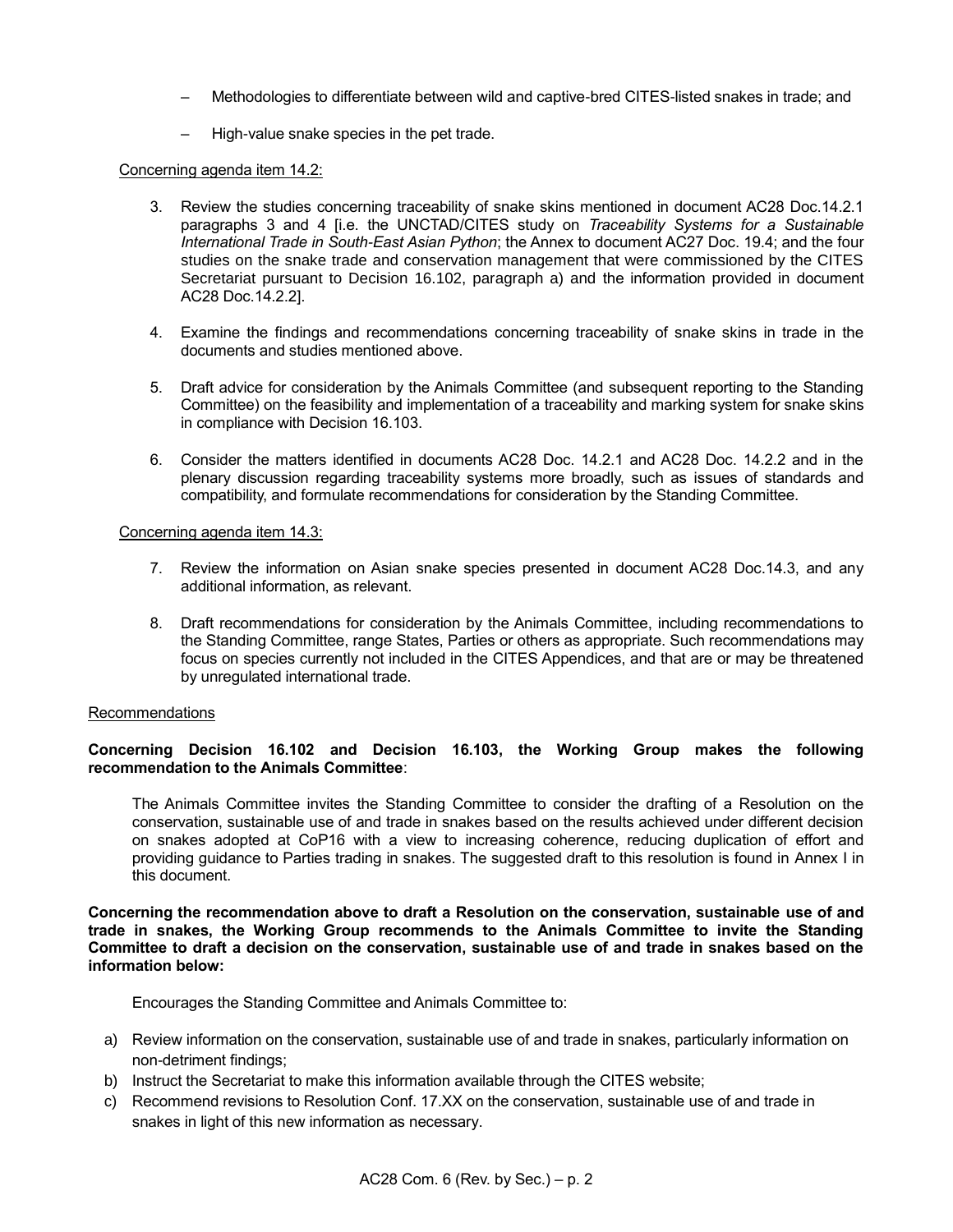#### **Concerning document AC28 Doc.14.1 Annex 1 and 3, the Working Group invites the Animals Committee to submit the following recommendations to the Standing Committee:**

- the Standing Committee recommends that Southeast Asian countries engaged in the snake trade endeavour to verify the origin of animals traded between countries in the region and to ensure the appropriate use of source codes.

- the Standing Committee encourages Honduras to ensure that measures are in place to address poaching of and illegal trade in the Cayos Cochinos boa constrictor (*Boa constrictor imperator).*

- the Standing Committee encourages Benin to implement the following measures for the Ball python (*Python regius*), in particular by:

- •Design and implement a management program for the species;
- •Make non-detriment findings based on studies of the species, basic demographics, harvest and trade in the species.
- •Strengthen national regulations relating to trade control and monitoring, including stricter control policies for production systems.

the Standing Committee encourages Ghana, Togo and Benin to implement the following measures for the Calabar ground boa (*Calabaria reinhardtii*):

- •Make non-detriment findings based on studies of the species, basic demographics, harvest and trade in the species.;
- •improve systems to monitor harvest, captive breeding, and trade in the species.

- The Standing Committee invites Indonesia to improve enforcement of existing laws and take into account the recommendations provided in the document to more effectively regulate the collection of and trade in the populations of the wild green tree python (*Morelia viridis*) and the Boelen's python (*Morelia boeleni*).

- the Standing Committee invites Parties affected by the above recommendations to report to the Standing Committee at its 69th meeting.

# **Concerning document AC28 Doc.14.1 Annex 2, the Working Group invites the Animals Committee to consider the following recommendation**

The Animals Committee further recommends that the draft guidance to assist Parties in the making of Non-Detriment Findings, management systems for wild populations and the establishment of export quotas for Appendix II snake species as called for under Decision 16.102 a) ii) be reviewed by the intersessional working group and relevant experts and finalized in advance of the 29th meeting of the Animals Committee. The Animals Committee may wish to extend the mandate of the intersessional working group in this regard.

# **Concerning document AC28 Doc.14.1 Annex 4, the Working Group invites the Animals Committee to consider the following recommendation**

The Animals Committee is invited to take note of document AC28 Doc.14.1 Annex 4 and also invites Parties to make use of the information contained in the document with a view to enhancing opportunities to better differentiate between wild and captive bred CITES-listed snakes in trade. The Animals Committee should draw the attention of the Standing Committee to Annex 4 of document AC28 Doc. 14.1, as it may be important from an implementation and enforcement perspective.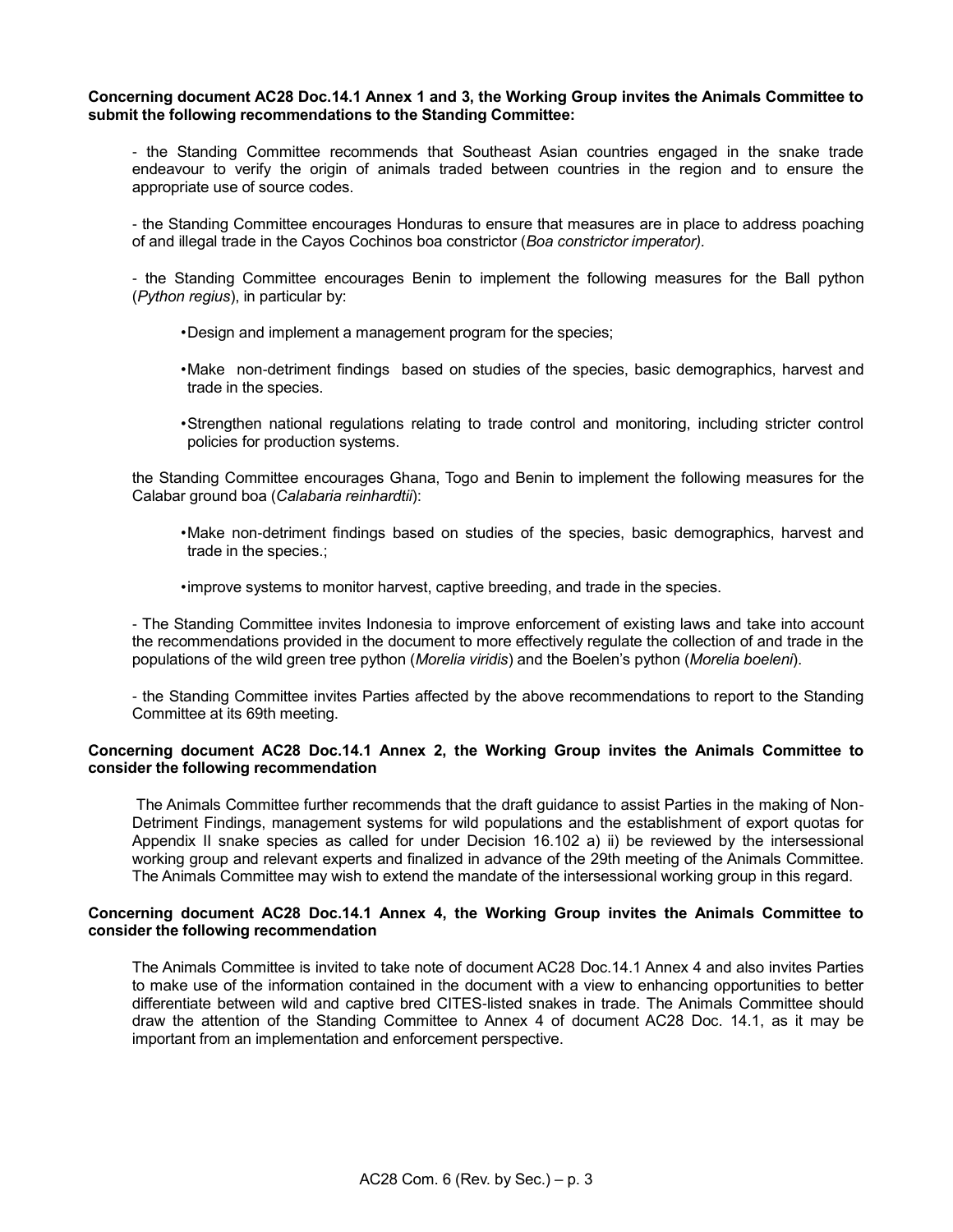#### **Concerning document AC28 Doc.14.2.1, the Working Group invites the Animals Committee to consider the following recommendation**

The Animals Committee invites the Standing Committee to consider the drafting of a decision on traceability based on the different decisions related to traceability adopted at CoP16 with a view to increasing coherence, reducing duplication of effort and providing guidance to Parties implementing traceability systems. The suggested draft to this decision is found in Annex II in this document.

# **Concerning document AC28 Doc.14.2.2, the Working Group invites the Animals Committee to:**

Note the report and notes the contribution of the document to the development of guidance on traceability systems.

#### **Concerning document AC28 Doc.14.3, the Working Group invites the Animals Committee to consider the following recommendation**

The Working Group recommends to the Animals Committee to adopt the recommendations found in document AC28 Doc.14.3 with the following revisions to paragraph 12 a) of the recommendations and the suggested revision to the categorization of two species in Table I.

12 a) Range States, importing countries, and other Parties are encouraged to conduct more detailed assessments of those species indicated in Table 1 for which available information suggests that international trade is "likely to be a threat" (4 species) or "may be a threat" (29 species). Range states are encouraged to submit listing proposals for the 4 species categorized as "likely to be threatened by trade" and for the 3 species categorized as "may be threatened by trade" and have an IUCN status (CR, EN, VU), including: *Euprepiophis perlacea*, *Enhydris longicauda*, and *Cryptelytrops rubeus*. Range states are also encouraged to consider including the remaining species categorized as "may be threatened by trade" with listing in the Appendices.

The Working Group recommends to the Animals Committee to categorize two species in Table 1, *Acrochordus arafurae* and *Acrochordus granulatus*, as unlikely to be impacted by international trade, and requests IUCN to revise document AC28 Doc. 14.3 accordingly.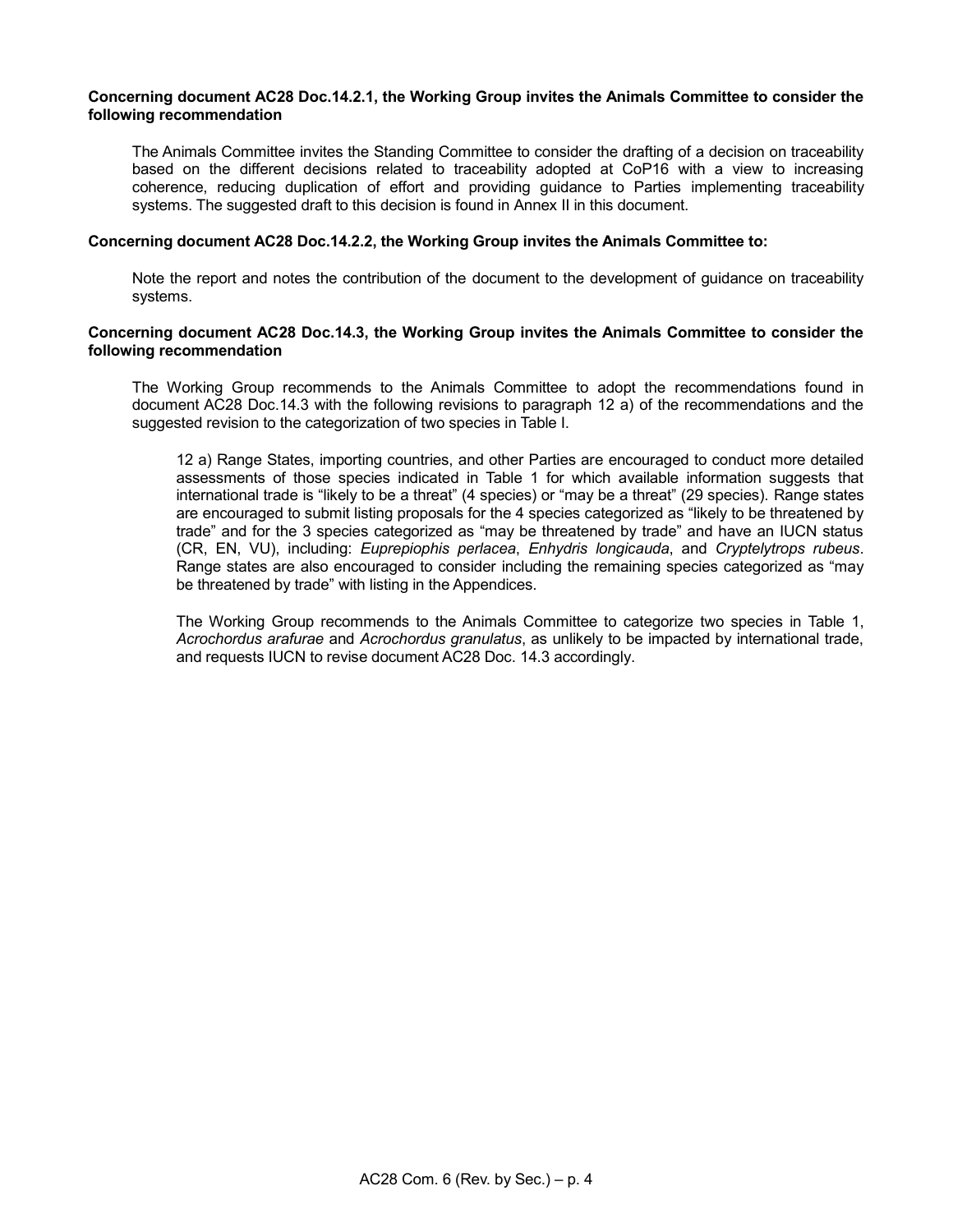# **Annex I**

# **Resolution on the conservation, sustainable use of and trade in snakes**

# **DRAFT**

AWARE that certain species of snakes are successfully bred in captivity, collected from the wild and traded in high numbers in and outside range States, *inter alia* to supply the demand for use as food, skins, traditional medicine, and for the pet trade;

AWARE that the harvesting of snakes, and in the case of some species the initial processing of their skins and other body parts, is of economic importance and contributes important revenue to local communities;

ACKNOWLEDGING that unregulated or unsustainable trade in snakes can pose significant threats to wild populations, and that international cooperation is needed to address these threats urgently;

OBSERVING that the collection of snakes is carried out through an extensive informal network of trappers, hunters and middlemen, and that collection efforts and trade volumes are considerable, especially in Asia;

ACKNOWLEDGING Resolution Conf. 10.16 (Rev.) on Specimens of animal species bred in captivity

ACKNOWLEDGING Resolution Conf. 12.10 (Rev. CoP15) on the Registration of operations that breed Appendix-I animal species in captivity for commercial purposes

NOTING Resolution Conf. 14.7 (Rev. CoP15) on Management of nationally established export quotas

NOTING Resolution Conf. 16.7 on NDFs and its concepts and non-binding guiding principles in considering whether trade would be detrimental to the survival of a species.

# THE CONFERENCE OF THE PARTIES TO THE CONVENTION

# **Regarding non-detriment findings (NDF)**

ENCOURAGES range States that wish to export species of snakes listed in Appendix II to make use of available guidance, in particular the results of the Cancun workshop on NDFs in 2008, for making non-detriment findings for trade in snakes of wild origin, and guidance on other species as appropriate.

ENCOURAGES also Parties and stakeholders in snake conservation, sustainable use and trade to share their experiences and lessons learned with regard to making NDFs.

DIRECTS Parties and the Secretariat to use the snake NDF guidance and its updates in capacity-building workshops and relevant training materials;

# **Regarding management of wild snake populations**

ENCOURAGES Parties to establish national harvest and trade policies for snake species;

INVITES Parties to identify those snake species that are impacted by international trade and, where appropriate, propose possible CITES listings and implement national management strategies including establishment of export and harvest quotas, size or season restrictions, among others, to further conservation of the species concerned;

ENCOURAGES all Parties to explore ways to enhance the participation of the private sector in the conservation of and sustainable use and trade in snake species;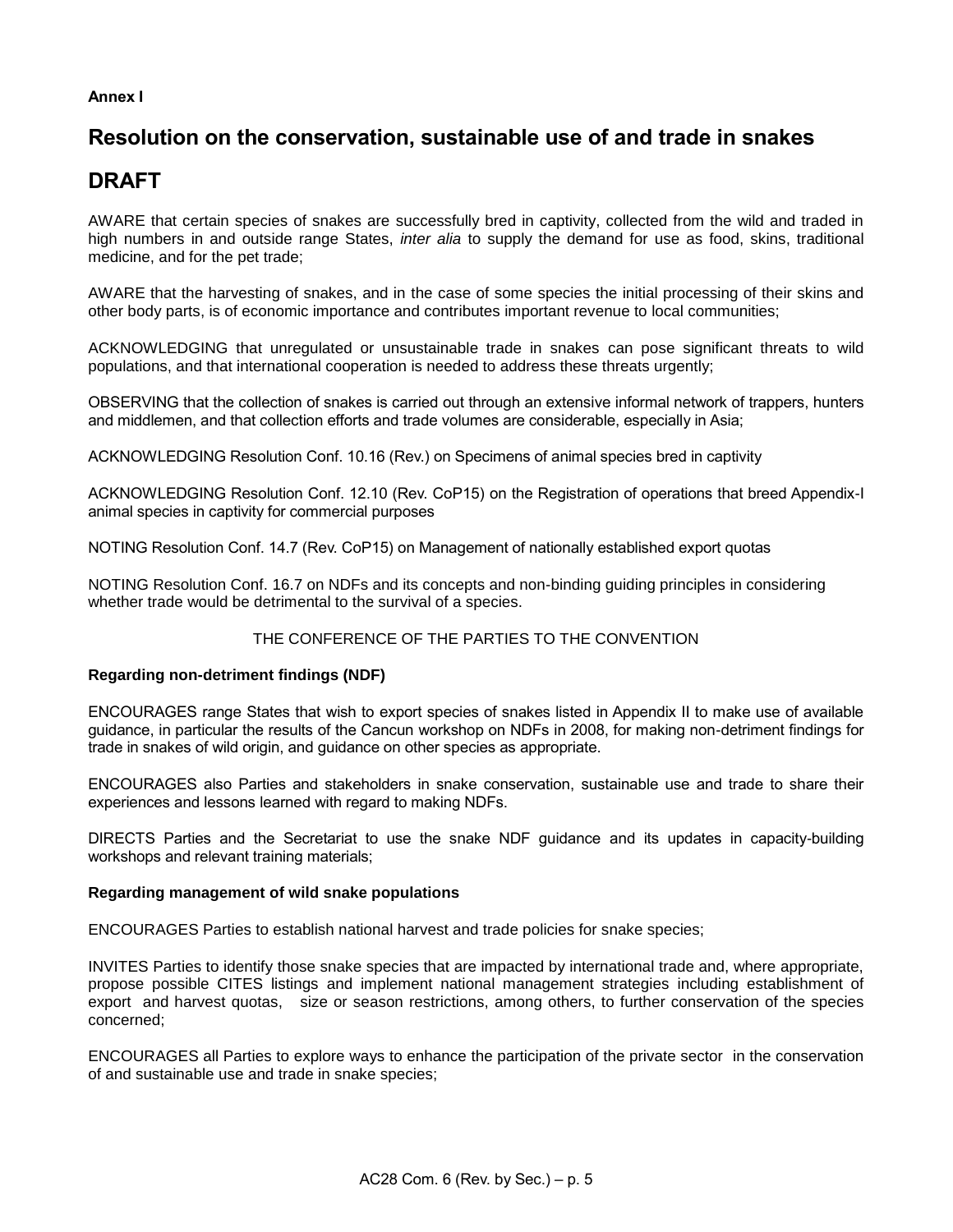ENCOURAGES Parties and stakeholders to increase public awareness of the ecosystem services provided by snakes, of the benefits and consequences of non-detrimental and legal trade and the threats to the survival of the species in the wild and livelihoods posed by illegal trade in snakes and their parts and derivatives;

#### **Regarding monitoring and trade controls**

ENCOURAGES Parties to use guidance developed for monitoring wild populations and controlling captivebreeding operations and other production systems;

ENCOURAGES also Parties and stakeholders in snake conservation and trade to share their experiences and lessons learned with regard to the application of guidance developed for monitoring and controlling captivebreeding operations and other production systems.

ENCOURAGES range States to apply methodologies for differentiating wild and captive-bred specimens of CITES-listed snakes in trade;

URGES Parties to enhance and increase enforcement efforts with regard to existing legislation as a matter of urgency;

URGES Parties with trade in snake parts and derivatives to enhance efforts to better regulate such trade;

URGES Parties to enhance cooperation amongst wildlife-law enforcement agencies at national and international levels concerning control of trade in snakes, and between enforcement agencies and national CITES authorities;

ENCOURAGES Parties to test, and consider the introduction of innovative traceability and enforcement methods in range and consumer States and, as a matter of priority, to strengthen enforcement efforts;

URGES Parties that have snake captive-breeding or ranching facilities in their territories to engage in regular monitoring of such facilities, taking into account the origin of parental stock and whether they were obtained legally and without detriment to wild populations, as well as the practicality and capacity of producing the offspring claimed and for those facilities that breed Appendix I species to register those facilities with the CITES Secretrariat in accordance with Resolution Conf. 12.10 (Rev. CoP15).

URGES Parties to pursue the development and dissemination of forensic methods to assist Parties in the identification of snake parts and derivatives, and for examination of products labelled as containing parts and derivatives of snakes;

# **Regarding traceability systems for snake skins**

Encourages Parties to share experiences in the use of traceability systems for specimens of CITES-listed snakes, including the use of identification technologies;

Encourages Parties to take into account lessons learned from projects on traceability implemented for other CITES-listed species

# RECOMMENDS

- a) The traceability systems should commence as close to the point of harvest of the animal or production of the skin as possible. It should be made mandatory up to and including finished skins.;
- b) The identification of skins should make use of devices that are tamper proof, affordable, uniquely serially numbered and contain the following minimum information: species, country of origin (where relevant regional code), year of harvest or production, unique serial number, source code or technologies that may accomplish the same requirements. In addition, Parties are encouraged to add other information they deem necessary;
- c) The Secretariat should compile such information on available identification technologies and projects to make them available to Parties;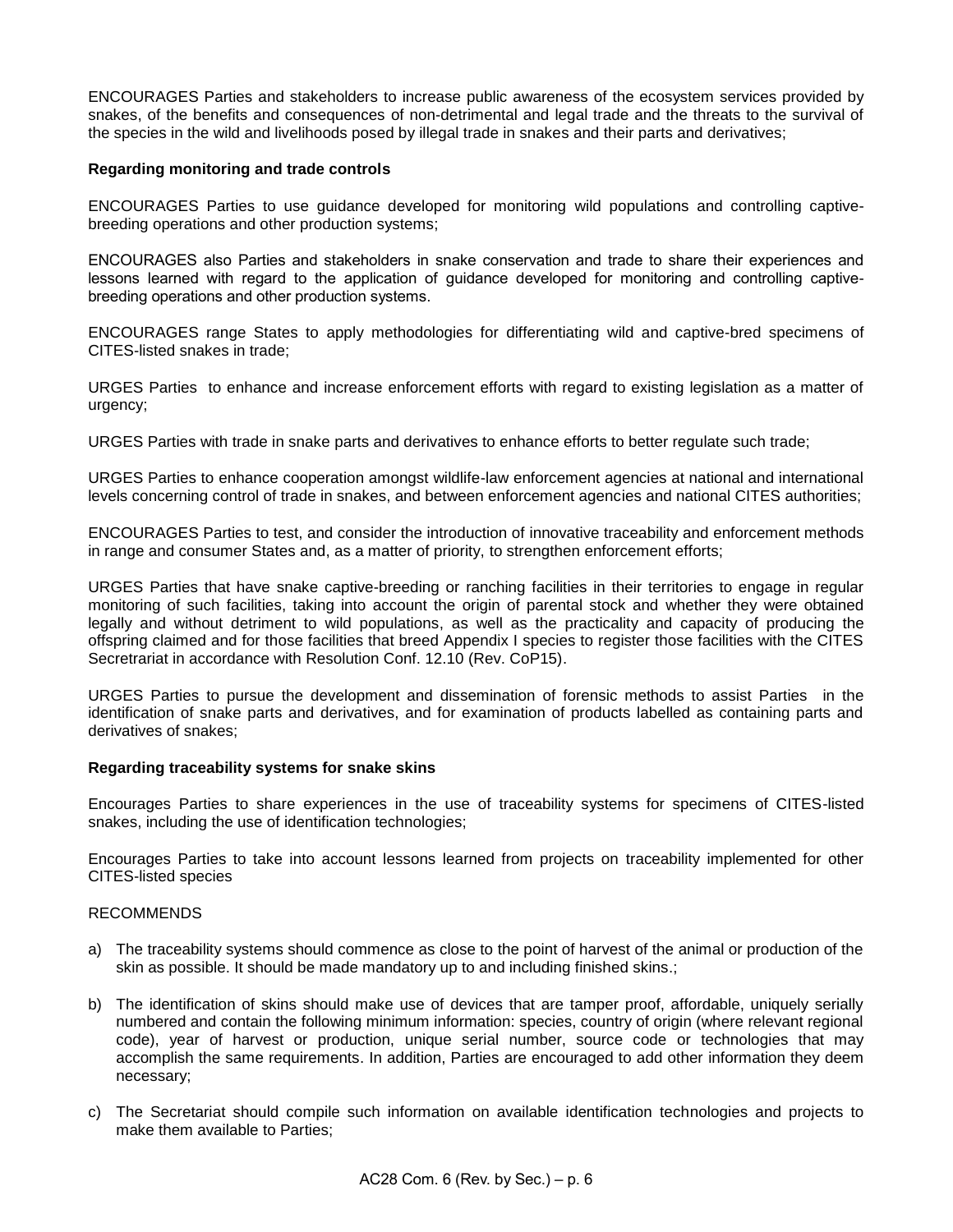- d) CALLS UPON governments and intergovernmental organizations, international aid agencies, nongovernmental organizations, the industry and other donors to provide financial support and other assistance to implement this Resolution;
- e) Encourages Parties to engage in the development of traceability systems and to explore ways to enhance the participation of the private sector and other stakeholders in this process.